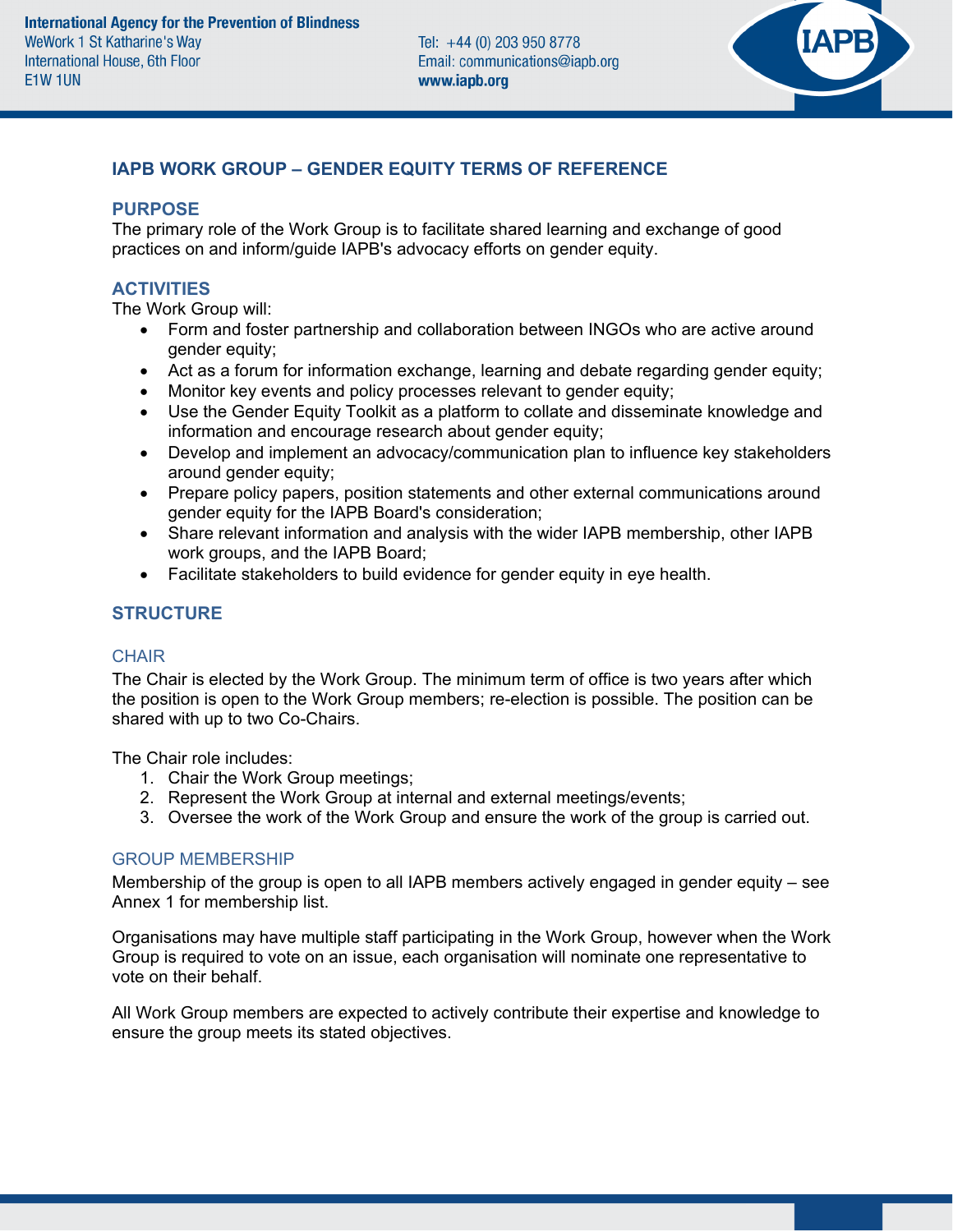Tel: +44 (0) 203 950 8778 Email: communications@iapb.org www.iapb.org



#### **MEETINGS**

The Work Group will meet either face-to-face or virtually at least twice a year. Opportunities for face-to-face meetings will be sought around other events that may already see the attendance of the Work Group members.

Decisions at a meeting of the Work Group must be determined by a resolution passed by a majority of votes of those present and voting. The quorum for a meeting shall be not less than 75% of members. The Chair will not have a casting vote.

Responsibility for minute-taking will be on rotation.

#### **ACCOUNTABILITY**

The Work Group will regularly report on its activities to the IAPB Board of Trustees. The Work Group, through its Chair/Co-Chairs, will seek the approval of the IAPB Board for any new position statement it wishes to be formally approved as an IAPB position. The Board will periodically review the activities of the Work Group and make any relevant decision on its focus and continuity.

Date Terms of Reference created: August 2017.

Date for next review: September 2022